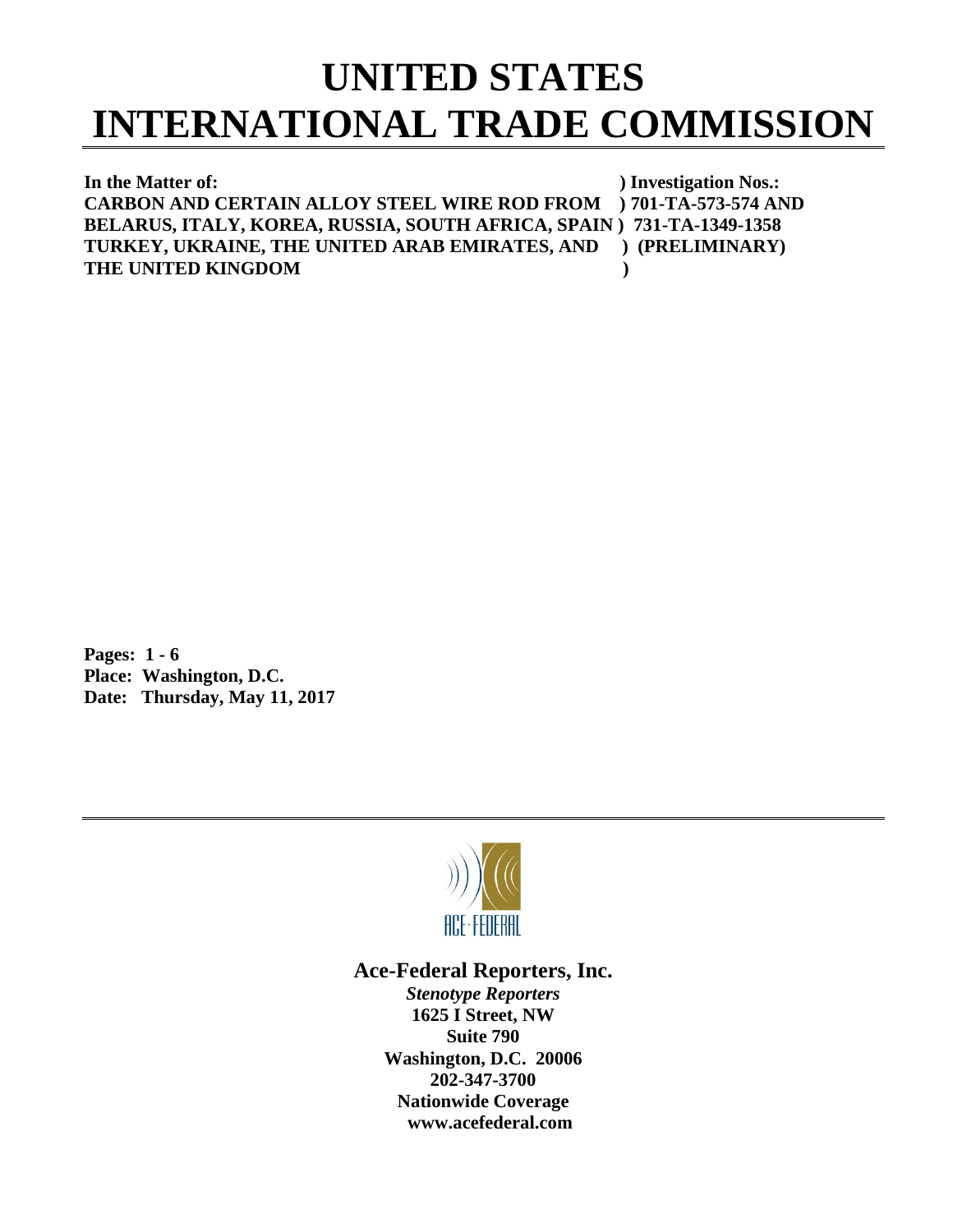1 THE UNITED STATES INTERNATIONAL TRADE COMMISSION 2 In the Matter of: ) Investigation Nos.: 3 CARBON AND CERTAIN ALLOY ) 701-TA-573-574 and 4 STEEL WIRE ROD FROM ) 731-TA-1349-1358 5 BELARUS, ITALY, KOREA, ) (Preliminary) 6 RUSSIA, SOUTH AFRICA, SPAIN, ) 7 TURKEY, UKRAINE, THE UNITED ) 8 ARAB EMIRATES, AND THE ) 9 UNITED KINGDOM ) 10 11 Thursday, May 11, 2017 12 Main Hearing Room (Room 101) 13 U.S. International 14 Trade Commission 15 500 E Street, S.W. 16 Washington, D.C. 17 The meeting, commenced, pursuant to notice, at 18 11:00 a.m., before the Commissioners of the United States 19 International Trade Commission, the Honorable Chairman 20 Rhonda K. Schmidtlein, presiding. 21 22 23 24 25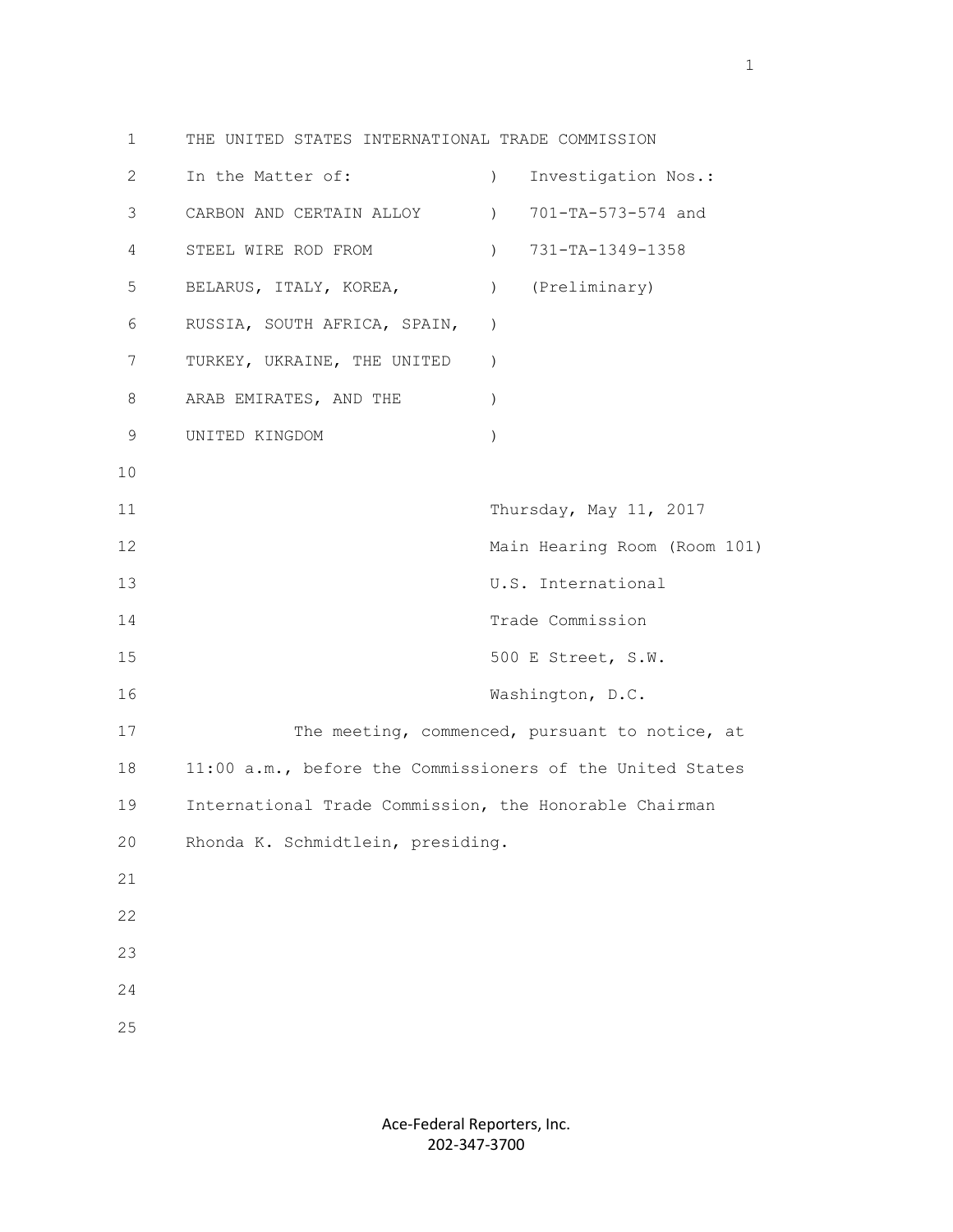#### 1 APPEARANCES:

| 2       |                     | On behalf of the International Trade Commission: |
|---------|---------------------|--------------------------------------------------|
| 3       | Commissioners:      |                                                  |
| 4       |                     | RHONDA K. SCHMIDTLEIN, COMMISSIONER              |
| 5       |                     | DAVID S. JOHANSON, VICE CHAIRMAN                 |
| 6       |                     | IRVING A. WILLIAMSON, CHAIRMAN                   |
| 7       |                     | MEREDITH M. BROADBENT, COMMISSIONER              |
| $\,8\,$ |                     |                                                  |
| 9       | Staff:              |                                                  |
| 10      |                     | FRED RUGGLES, SUPERVISORY INVESTIGATOR           |
| 11      |                     | MICHAEL SZUSTAKOWSKI, INVESTIGATOR               |
| 12      |                     | JANE DEMPSEY, ATTORNEY/ADVISOR                   |
| 13      |                     | ANDREW KNIPE, INTERNATIONAL ECONOMIST            |
| 14      |                     | GREGORY LA ROCCA, INTERNATIONAL TRADE            |
| 15      | ANALYST             |                                                  |
| 16      |                     | JOANNA LO, ACCOUNTANT/AUDITOR                    |
| 17      |                     |                                                  |
| 18      |                     | WILLIAM R. BISHOP, SUPERVISORY HEARINGS AND      |
| 19      | INFORMATION OFFICER |                                                  |
| 20      |                     | SHARON BELLAMY, RECORDS MANAGEMENT               |
| 21      | SPECIALIST          |                                                  |
| 22      |                     |                                                  |
| 23      |                     |                                                  |
| 24      |                     |                                                  |
| 25      |                     |                                                  |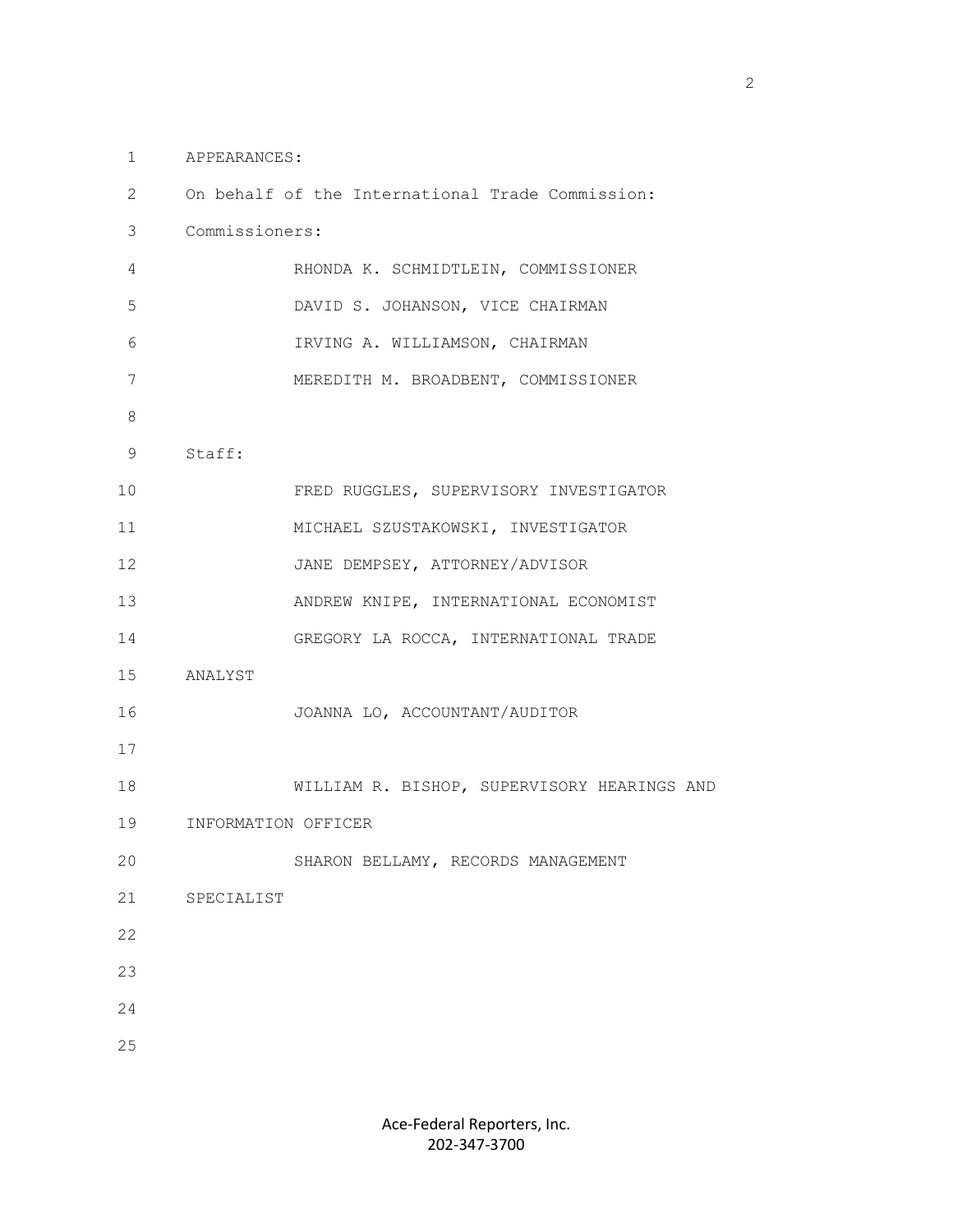1 P R O C E E D I N G S 2 (11:00 a.m.) 3 CHAIRMAN SCHMIDTLEIN: Good morning. This 4 meeting of the U.S. International Trade Commission will now 5 come to order. 6 I understand that there are no agendas for future 7 meetings, minutes, ratification lists, or outstanding action 8 jackets to consider. 9 Next we turn to the vote in Investigation Numbers 10 701-TA-573-574, 731-TA-1349-1358, Preliminary, Carbon and 11 Certain Alloy Steel Wire Rod from Belarus, Italy, Korea, 12 Russia, South Africa, Spain, Turkey, Ukraine, the United 13 Arab Emirates, and the United Kingdom. 14 Welcome to Mr. Ruggles and the staff who 15 participated in these investigations. 16 Are there any questions for the staff? 17 (No response.) 18 CHAIRMAN SCHMIDTLEIN: Are there any additions or 19 corrections to the staff report? 20 MR. RUGGLES: Fred Ruggles, Office of 21 Investigations, there is one correction memo, INV-PP-061, 22 otherwise, good to go. 23 CHAIRMAN SCHMIDTLEIN: Is there any objection to 24 approval of the staff report as revised? 25 (No response.)

> Ace-Federal Reporters, Inc. 202-347-3700

 $\sim$  3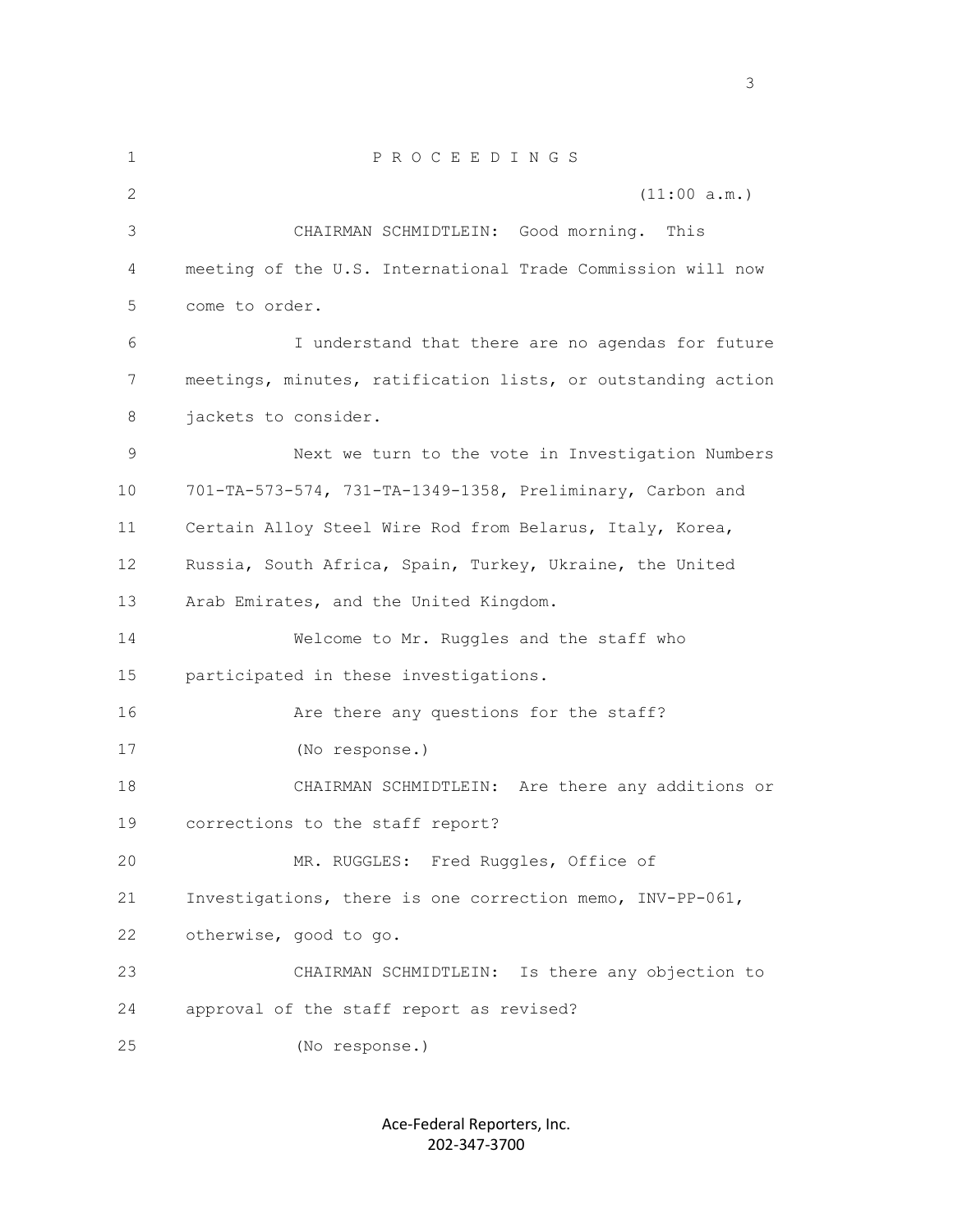1 CHAIRMAN SCHMIDTLEIN: Hearing none it is 2 approved. 3 Mr. Secretary, will you please call the roll? 4 MR. BISHOP: Commissioner Kieff is not 5 participating. Commissioner Johanson? 6 COMMISSIONER JOHANSON: I vote in the 7 affirmative. 8 MR. BISHOP: Commissioner Schmidtlein? 9 COMMISSIONER SCHMIDTLEIN: I vote in the 10 affirmative. 11 MR. BISHOP: Commissioner Broadbent? 12 COMMISSIONER BROADBENT: I vote in the 13 affirmative. 14 MR. BISHOP: Commissioner Williamson? 15 COMMISSIONER WILLIAMSON: I vote in the 16 affirmative. 17 MR. BISHOP: Madam Chairman, the Commission has 18 reached affirmative determinations. 19 CHAIRMAN SCHMIDTLEIN: Thank you, Mr. Secretary. 20 Further information regarding these 21 determinations will be in the press release. Views of the 22 Commission currently are scheduled to be completed and filed 23 on May 19th, 2017. 24 Thank you to all the staff who participated in 25 these investigations.

> Ace-Federal Reporters, Inc. 202-347-3700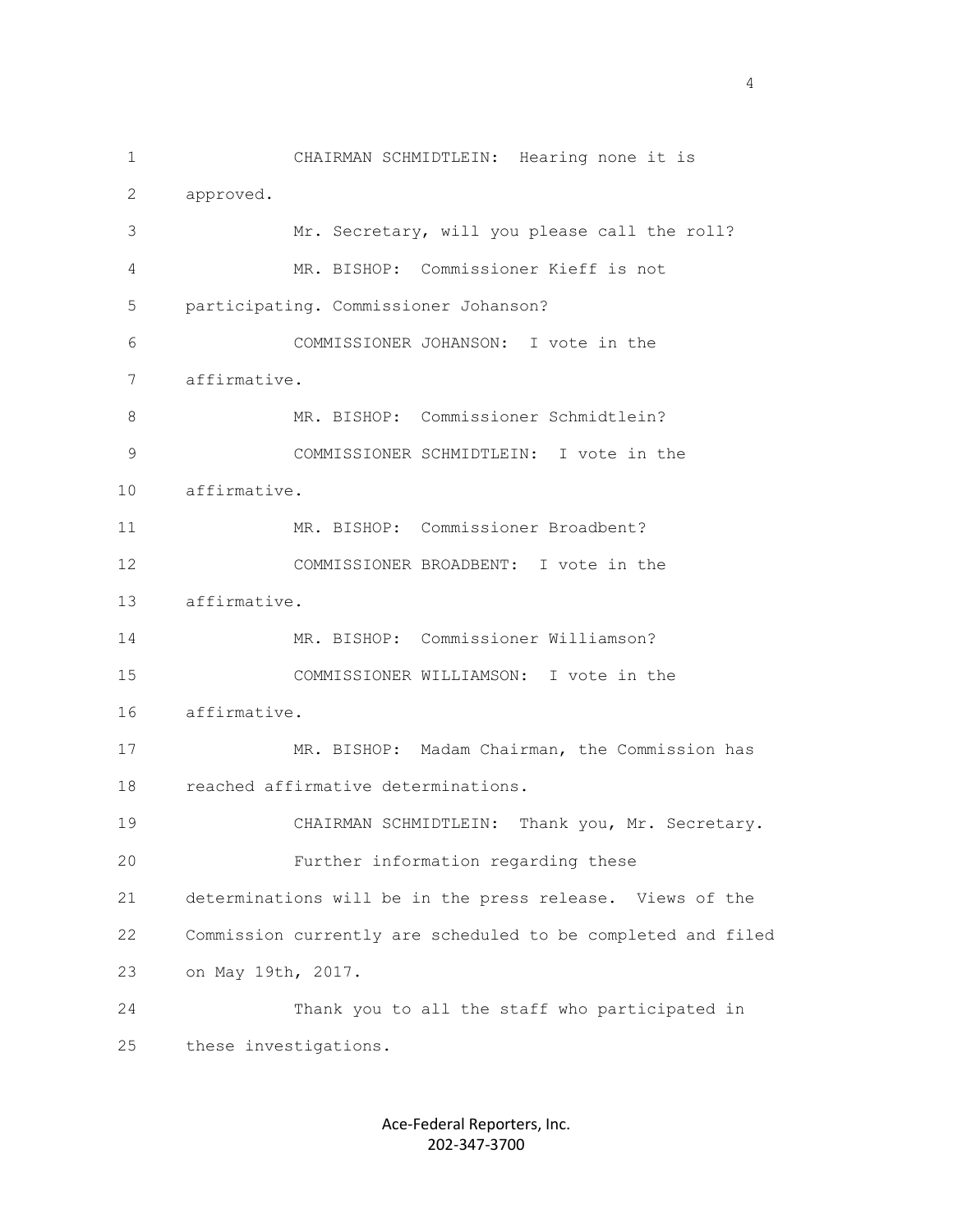| $\ensuremath{\mathbbm{1}}$ |                                        |  |  |  | Seeing that there is no other business before the |  |
|----------------------------|----------------------------------------|--|--|--|---------------------------------------------------|--|
| $\mathbf{2}$               | Commission, this meeting is adjourned. |  |  |  |                                                   |  |
| $\mathfrak{Z}$             |                                        |  |  |  | (Whereupon, at 11:03 a.m., the meeting was        |  |
| $\overline{4}$             | adjourned.)                            |  |  |  |                                                   |  |
| $\mathsf S$                |                                        |  |  |  |                                                   |  |
| $\epsilon$                 |                                        |  |  |  |                                                   |  |
| $\boldsymbol{7}$           |                                        |  |  |  |                                                   |  |
| $\,8\,$                    |                                        |  |  |  |                                                   |  |
| $\mathsf 9$                |                                        |  |  |  |                                                   |  |
| $10$                       |                                        |  |  |  |                                                   |  |
| $11\,$                     |                                        |  |  |  |                                                   |  |
| $12$                       |                                        |  |  |  |                                                   |  |
| 13                         |                                        |  |  |  |                                                   |  |
| $14\,$                     |                                        |  |  |  |                                                   |  |
| $15\,$                     |                                        |  |  |  |                                                   |  |
| 16                         |                                        |  |  |  |                                                   |  |
| $17$                       |                                        |  |  |  |                                                   |  |
| $18\,$                     |                                        |  |  |  |                                                   |  |
| 19                         |                                        |  |  |  |                                                   |  |
| $20$                       |                                        |  |  |  |                                                   |  |
| 21                         |                                        |  |  |  |                                                   |  |
| 22                         |                                        |  |  |  |                                                   |  |
| 23                         |                                        |  |  |  |                                                   |  |
| 24                         |                                        |  |  |  |                                                   |  |
| $25\,$                     |                                        |  |  |  |                                                   |  |